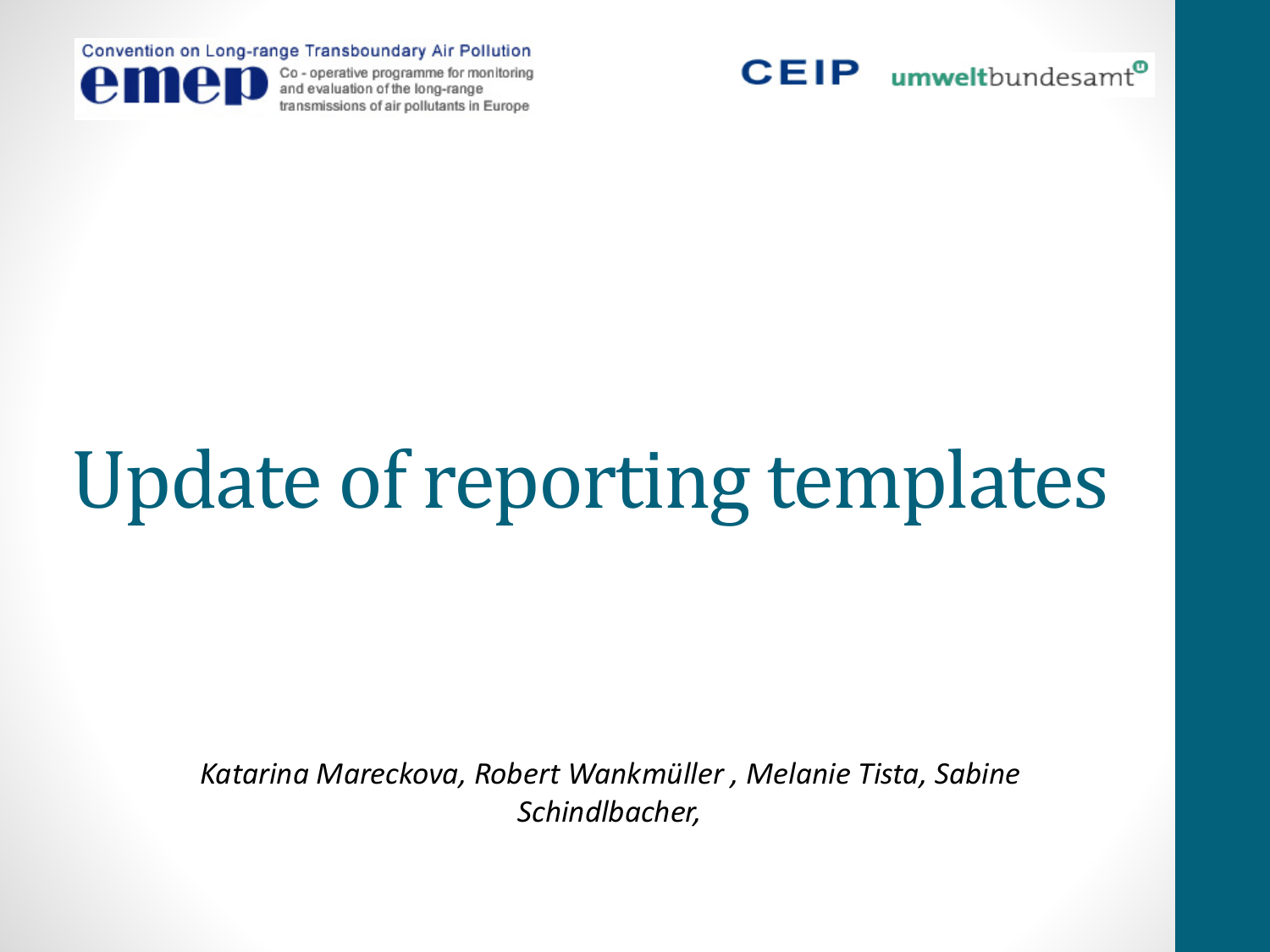### Background

- During the last EMEP SB meeting it was discussed that the Annex 1 template for reporting of emission should be revised:
	- **to increase transparency of emission reporting** and
	- to allow Parties **to report specific information related to compliance**
- Another aim of this revision is to **allow countries to report activity data together with detailed emissions estimates in excel tables instead of tables in IIR.** This should reduce the work required for up-dating IIRs for Parties and further increase transparency.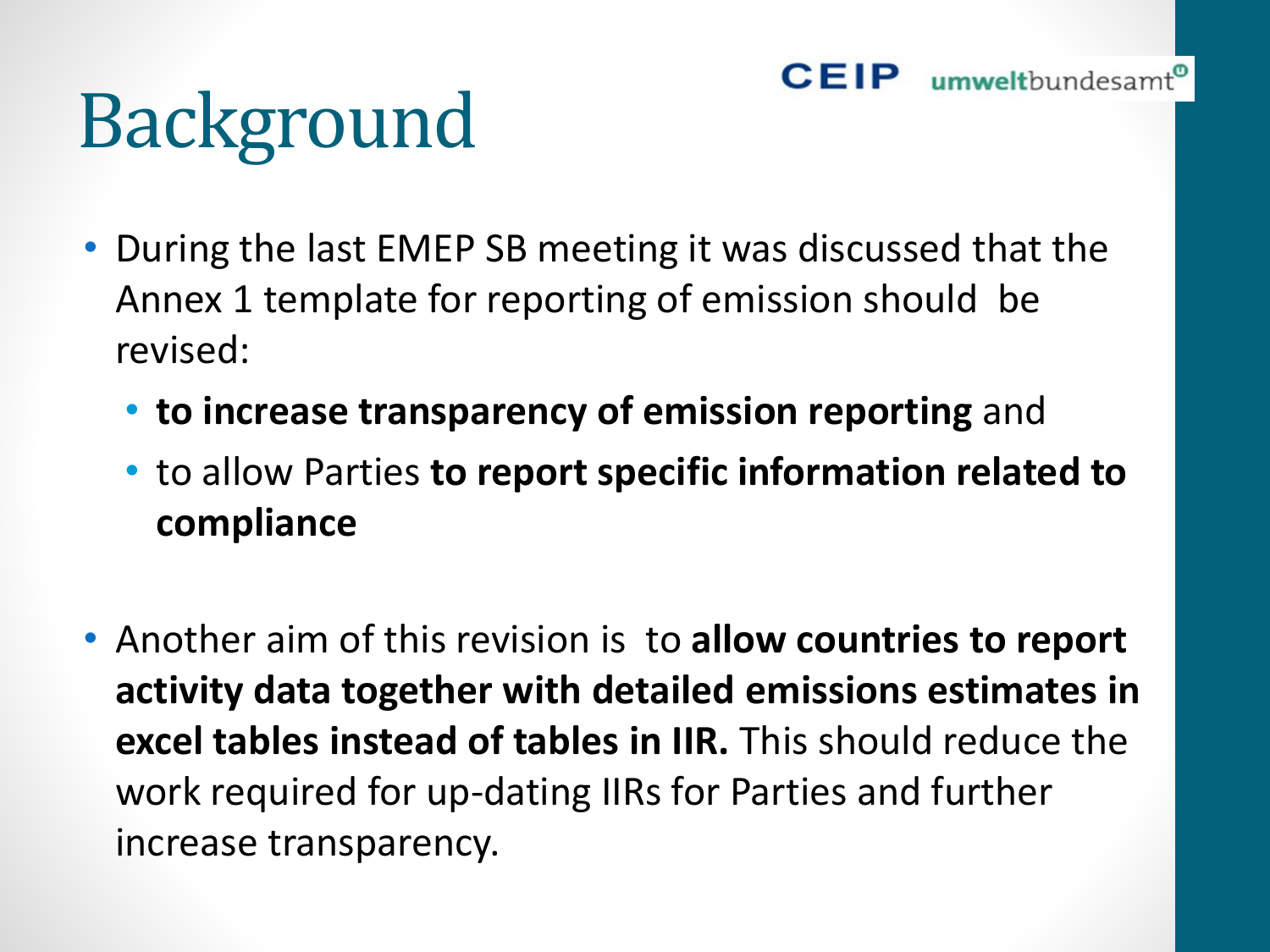### Proposal distributed for discussion

CEIP in cooperation with the TFEIP chairs updated Annex 1 by:

- adding extra rows for reporting of **diverse national totals**
- adding extra **rows for emissions based on fuel used** in NFR categories (included in Memo items) and
- two options for **reporting of emissions based on fuel type** .

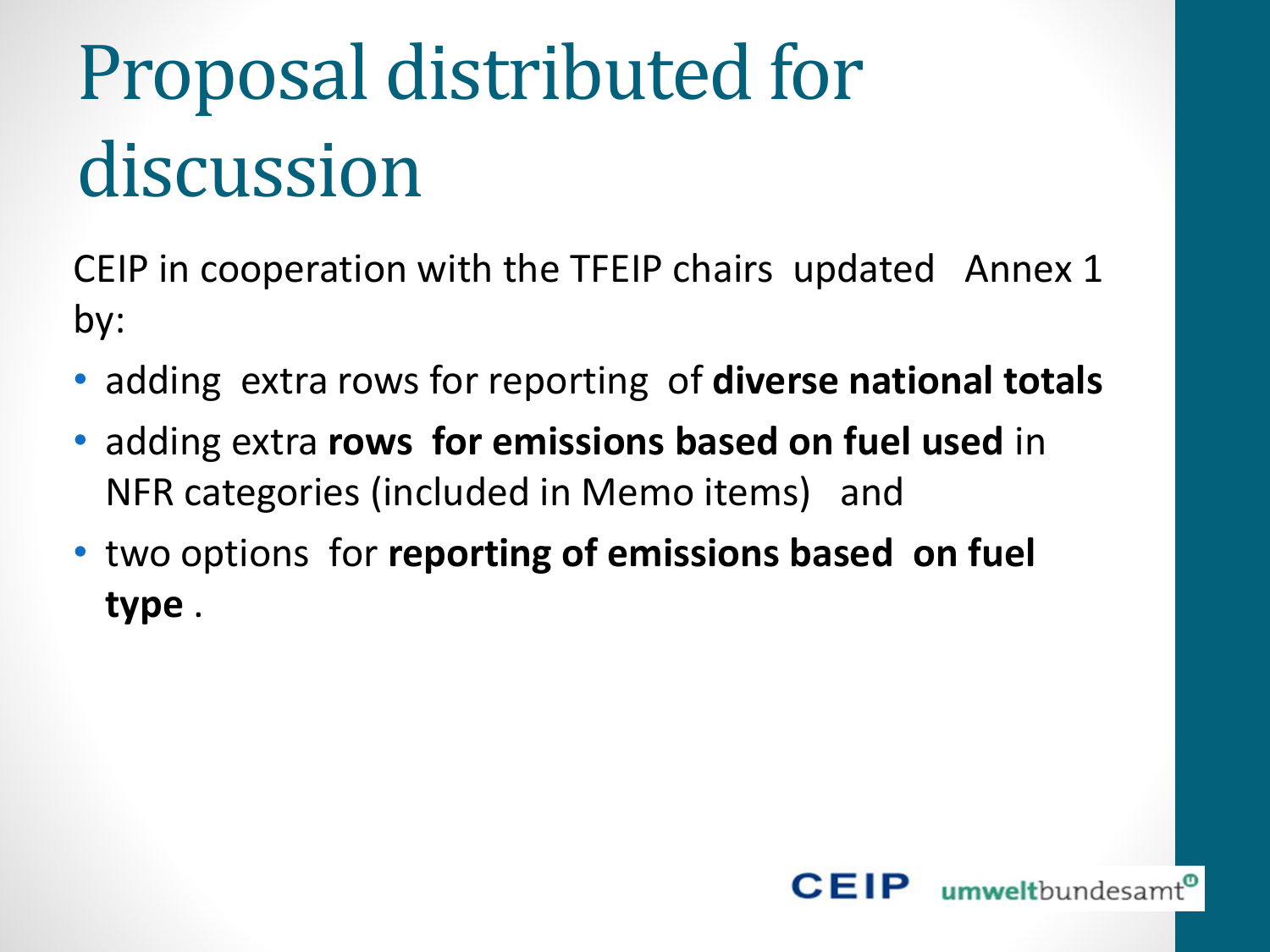### Scope of reporting

- Geographical scope of EMEP is defined (see EMEP Protocol, Article 1.4): **The geographical scope of EMEP means the area within which, coordinated by the centres of the EMEP, monitoring is carried out**
- New EMEP domain • At the 36<sup>th</sup> session of the EMEP Steering Body the EMEP Centers suggested to increase spatial resolution of reported emissions from 50x 50 km EMEP grid to **0.1° × 0.1° long-lat** in a geographic coordinate system (WGS84) to improve quality of monitoring (informal Doc 3).
- **EB at its 31st session adopted decision 2012/13 on "Changing of the EMEP grid projection, spatial resolution and domain".**
- The new **EMEP domain** covers the geographic area between *30°N-82°N latitude and 30°W-90°E longitude*

EMEP monitoring sites urrent EMEP domair

**CEIP** 

CEIP

umweltbundesamt<sup>®</sup>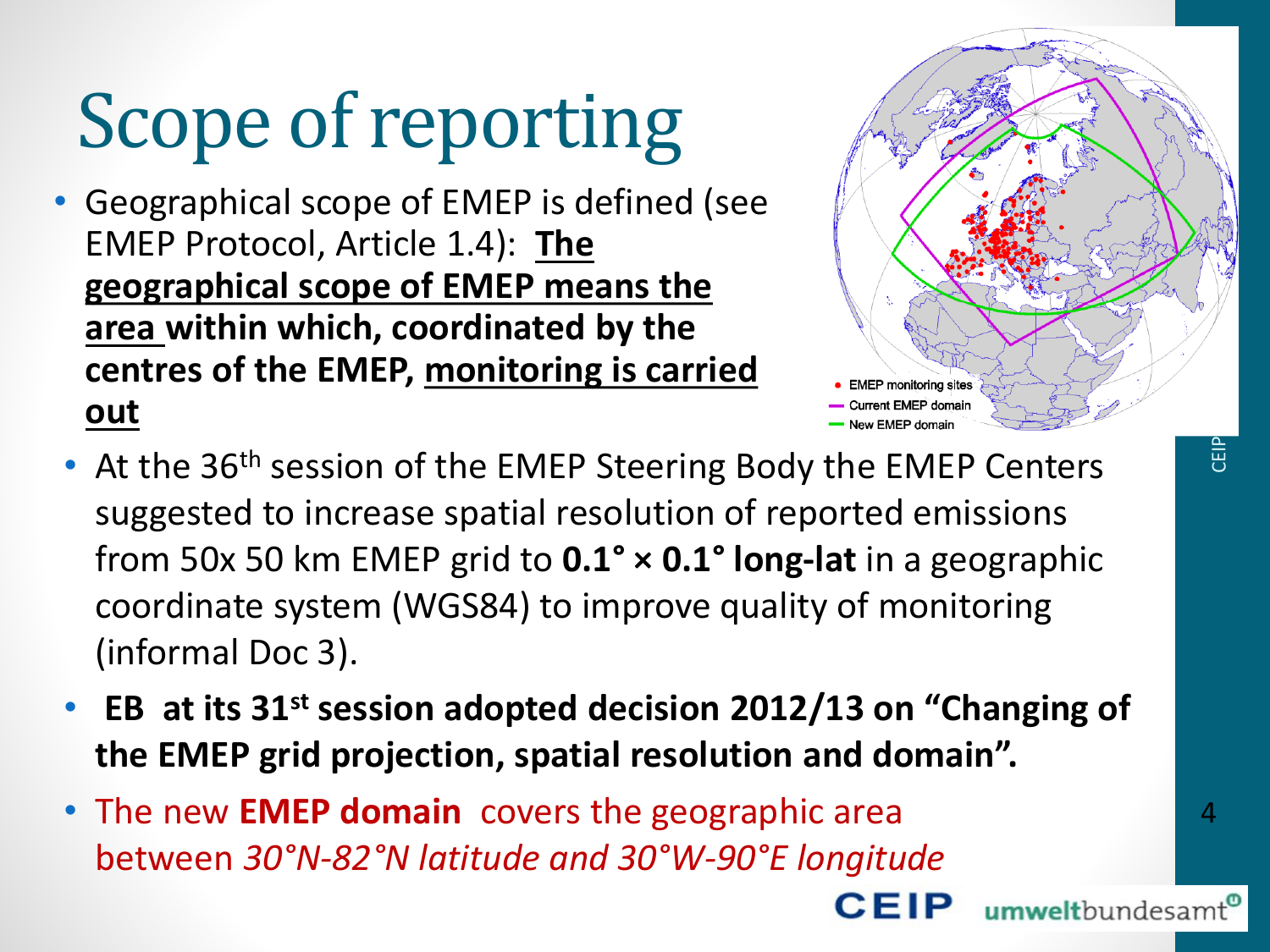#### Revised rows 141 -148 Annex 1 table **CEIP** umweltbundesamt®

| <b>NATIONAL</b><br>TOTAL                                                 | National total (based on fuel sold)                                  |     |  |
|--------------------------------------------------------------------------|----------------------------------------------------------------------|-----|--|
|                                                                          |                                                                      |     |  |
| <b>NATIONAL</b><br><b>TOTAL (FU)</b>                                     | National total accounting transport emissions based on fuel<br>lused |     |  |
| <b>NATIONAL</b><br><b>TOTAL (Entire</b><br><b>territory</b> )            | National total for the entire territory (based on fuel sold)         |     |  |
| ADJUSTMENTS<br>(Net total) (EMEP) VII (EMEP)                             | <b>Sum of approved adjustments (negative value) from Annex</b>       |     |  |
| ADJUSTMENTS<br>(Net total) (NECD) VII (NECD)                             | Sum of approved adjustments (negative value) from Annex              |     |  |
| <b>NATIONAL</b><br><b>TOTAL FOR</b><br><b>COMPLIANCE</b><br>(EMEP)       | National total for compliance assessment (EMEP)                      | (h) |  |
| <b>NATIONAL</b><br><b>TOTAL FOR</b><br><b>COMPLIANCE</b><br>$\mathbf{A}$ | National total for compliance assessment (NECD)                      |     |  |

**(NECD)**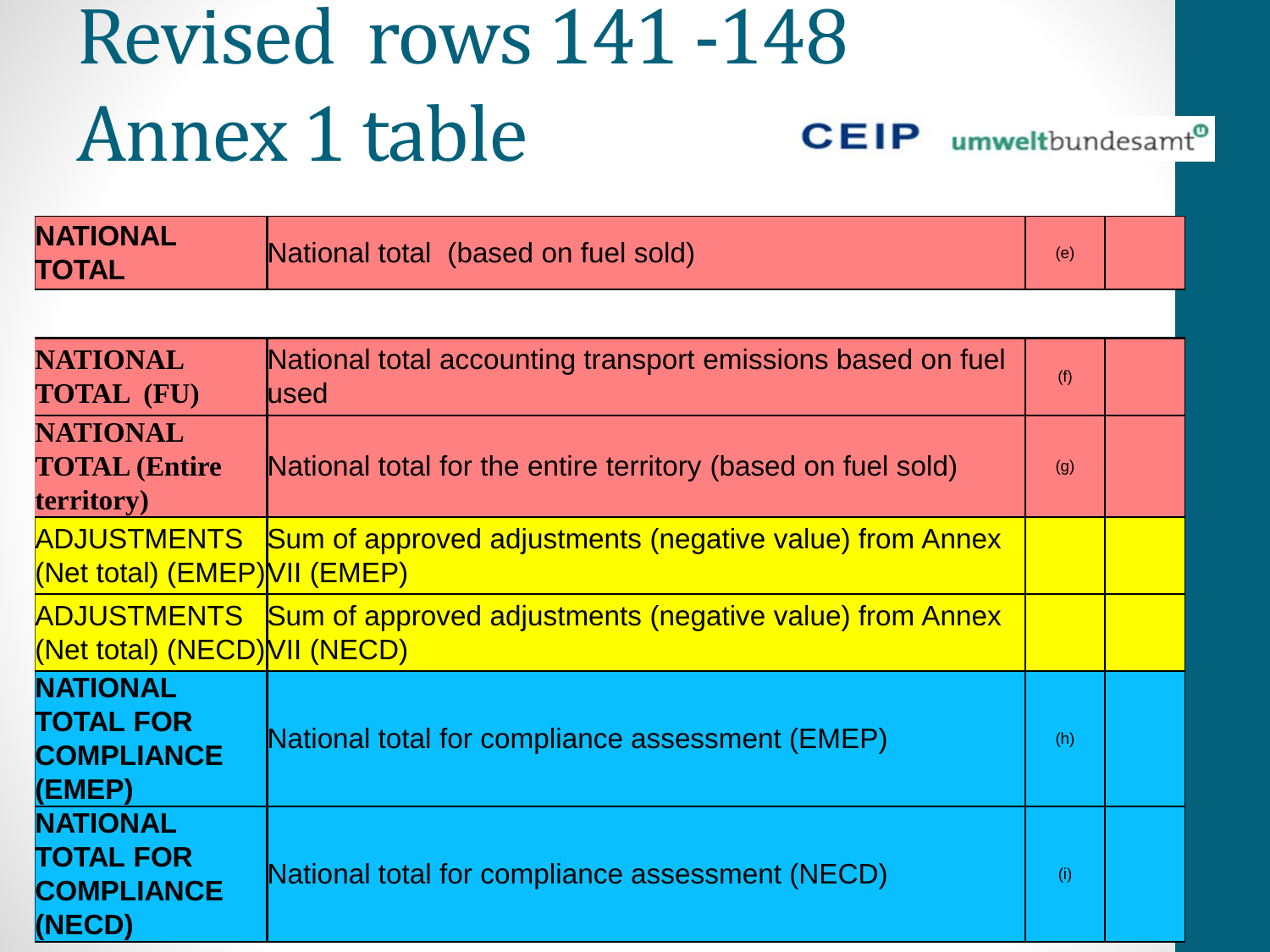#### Row 141 CFIP umweltbundesam National total (fuel sold)

- (e) **Sum of NFR categories (rows 14-140).** The geographic area of the National Total corresponds to the **geographical scope of EMEP, which is identical with the NECD territory, except for Portugal** (EMEP domain includes emissions of Madeira and the Azores, but the NECD territory does not cover emissions of Madeira and the Azores). **NATIONAL TOTAL National total (based on fuel sold)** (e)<br>
(e) **Sum of NFR categories (rows 14-140).** The geographic<br>
area of the National Total corresponds to the<br> **geographical scope of EMEP, which is identical with the**
- **The geographical scope of EMEP means** the area within which, co-ordinated by the centres of the EMEP, monitoring is carried out (see EMEP Protocol, Article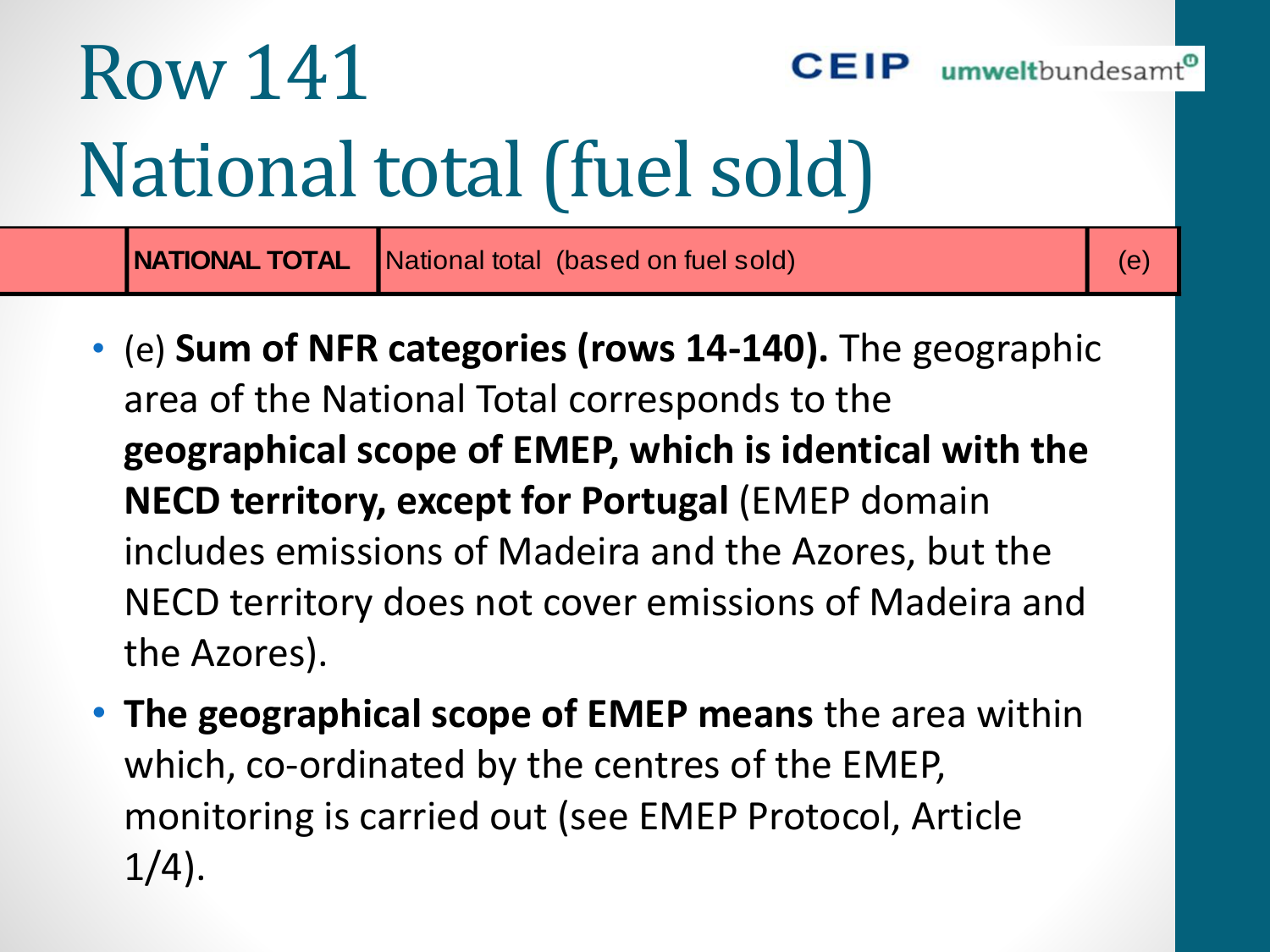### Row 143 National total fuel used

|              | <b>NATIONAL TOTAL National total accounting transport emissions based on</b> |  |
|--------------|------------------------------------------------------------------------------|--|
| $\vert$ (FU) | <b>I</b> fuel used                                                           |  |

umweltbundesamt<sup>e</sup>

(f) UNECE reporting guidelines 2014, paragraph 23: **The Parties** Austria, Belgium, Ireland, Lithuania, Luxembourg, the Netherlands, Switzerland and the United Kingdom of Great Britain and Northern Ireland **may choose to use the national emission total calculated on the basis of fuels used** in the geographic area of the Party as a **basis for compliance** with their respective emission ceilings.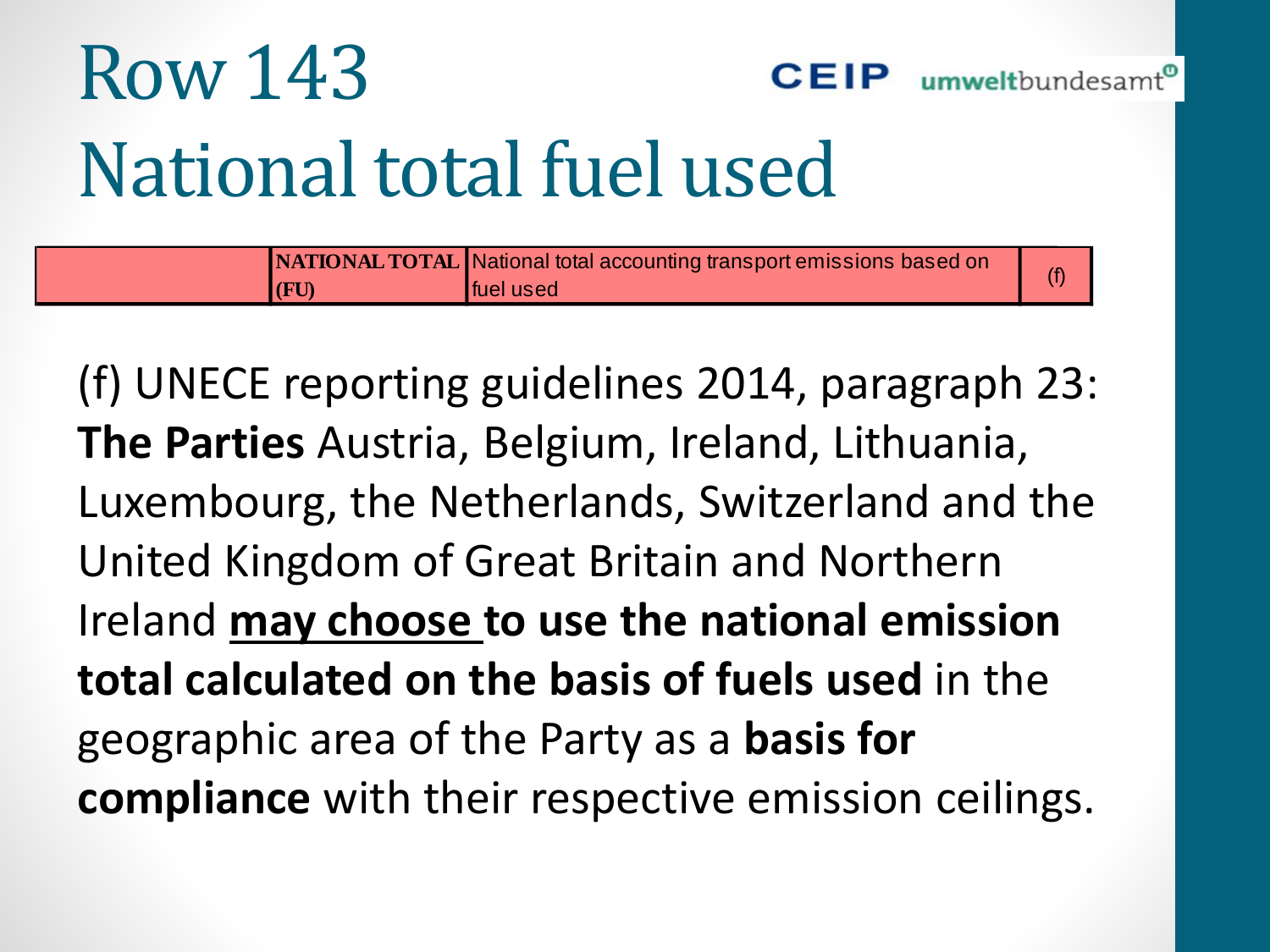### Row 144 National total for entire territory

|                    | <b>AATIONAL TOTAL</b> National total for the entire territory (based on fuel sold) |     |
|--------------------|------------------------------------------------------------------------------------|-----|
| (Entire territory) |                                                                                    | (g) |

(g) Emission of the entire territory (based on fuel sold)

Optional for some countries/protocols

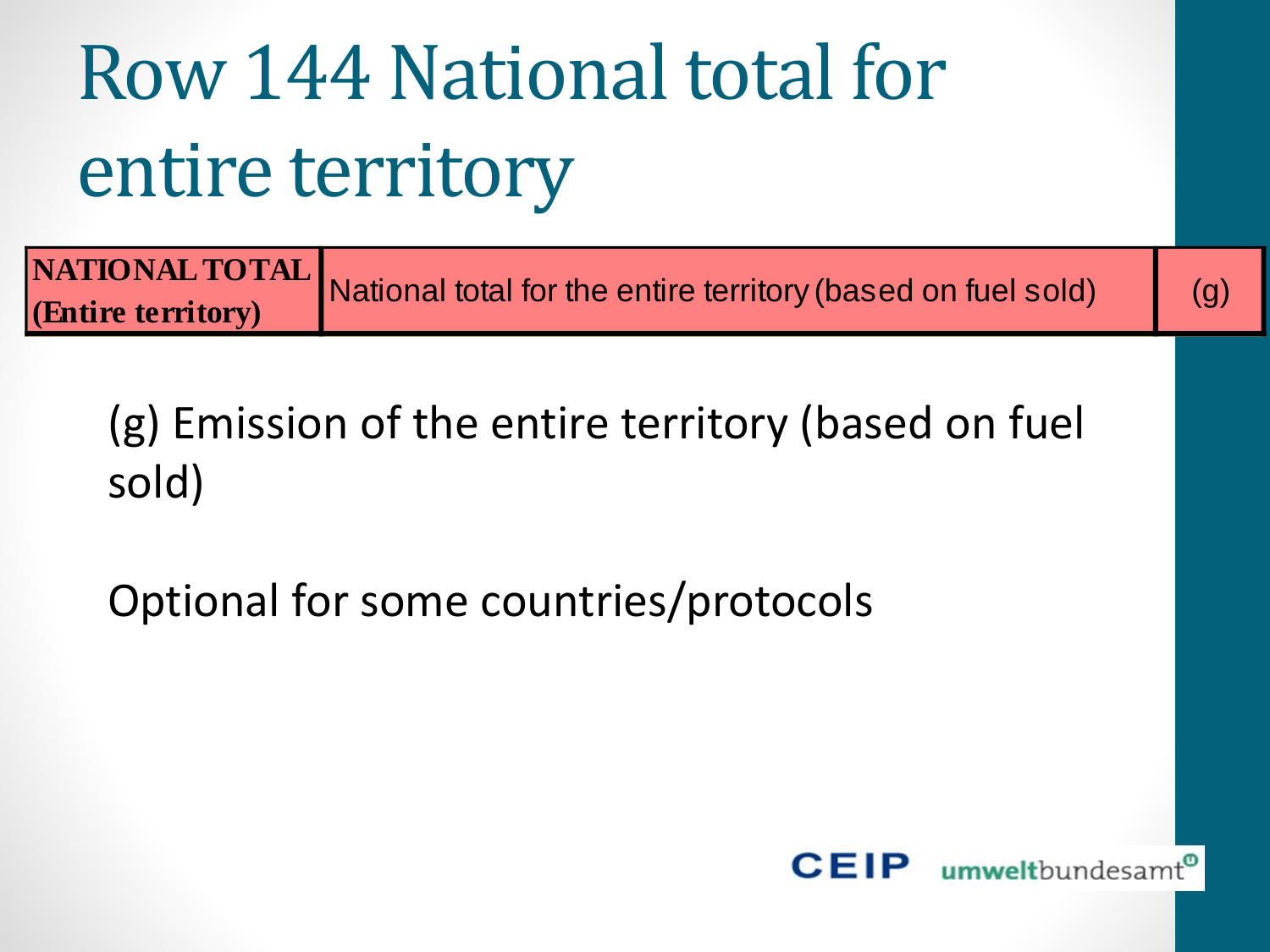### **Rows 145, 146 & Annex VII approved adjustments**

| <b>ADJUSTMENTS</b> | <b>Sum of approved adjustments (negative value) from Annex</b> |
|--------------------|----------------------------------------------------------------|
| (Net total) (EMEP) | <b>VII (EMEP)</b>                                              |
| <b>ADJUSTMENTS</b> | <b>Sum of approved adjustments (negative value) from Annex</b> |
| (Net total) (NECD) | <b>VII (NECD)</b>                                              |

To be filled in only by countries with approved adjustments

http://webdab1.umweltbundesamt.at/cgi[bin/adj\\_GP.pl?p\\_iso2B=ALL&p\\_subm\\_yearB=2018&p\\_pollutantB=ALL](http://webdab1.umweltbundesamt.at/cgi-bin/adj_GP.pl?p_iso2B=ALL&p_subm_yearB=2018&p_pollutantB=ALL)

#### **Annex VII**

Provides more detailed info on sectoral level, but reported aggregated like 1A3b or even 1A3 **For efficient review emissions should be reported on NFR level like 1A3bi, 1A3bii,… but Parties do not follow instructions**  Do we need /would like to revise Annex VII ?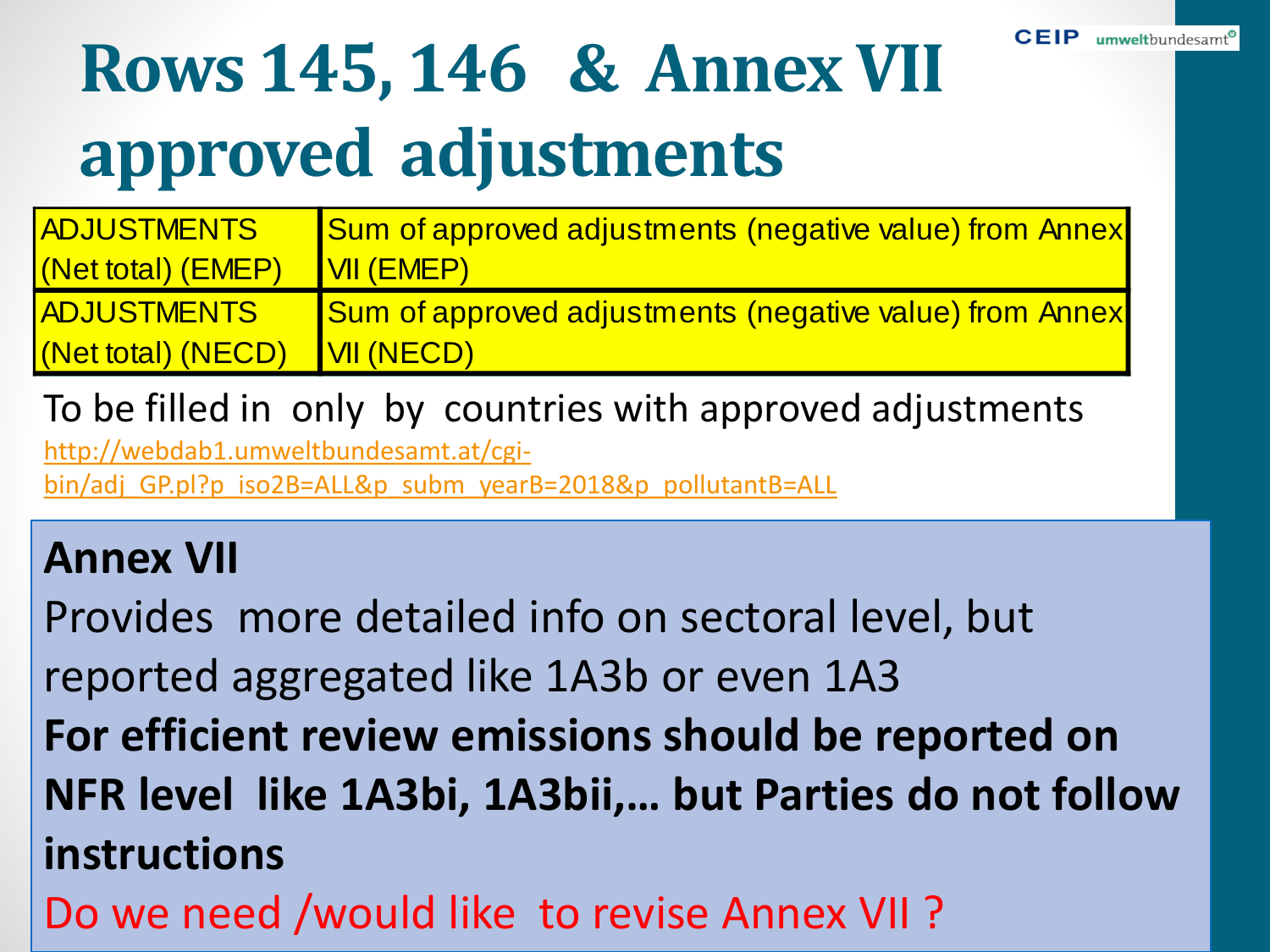#### Rows 147 , 148 umweltbundesamt<sup>®</sup> CEIP National totals for compliance

| <b>NATIONAL TOTAL</b><br>$ $ (EMEP) | <b>FOR COMPLIANCE</b> National total for compliance assessment (EMEP) |  |
|-------------------------------------|-----------------------------------------------------------------------|--|
| <b>NATIONAL TOTAL</b><br>(NECD)     | <b>FOR COMPLIANCE</b> National total for compliance assessment (NECD) |  |

- (h) The 'National Total for Compliance EMEP' includes any aggregated combination of I ) approved adjustments to national totals; ii) national totals based on transport fuel sold /fuel used for countries (see footnote e) ; iii) territory declared upon ratification of the relevant Protocol of the Convention.
- (i) The 'National Total for Compliance NECD' includes any aggregated combination of i) approved adjustments to national totals; ii) national totals based on transport fuel used for territory declared upon the NECD Article 2.2.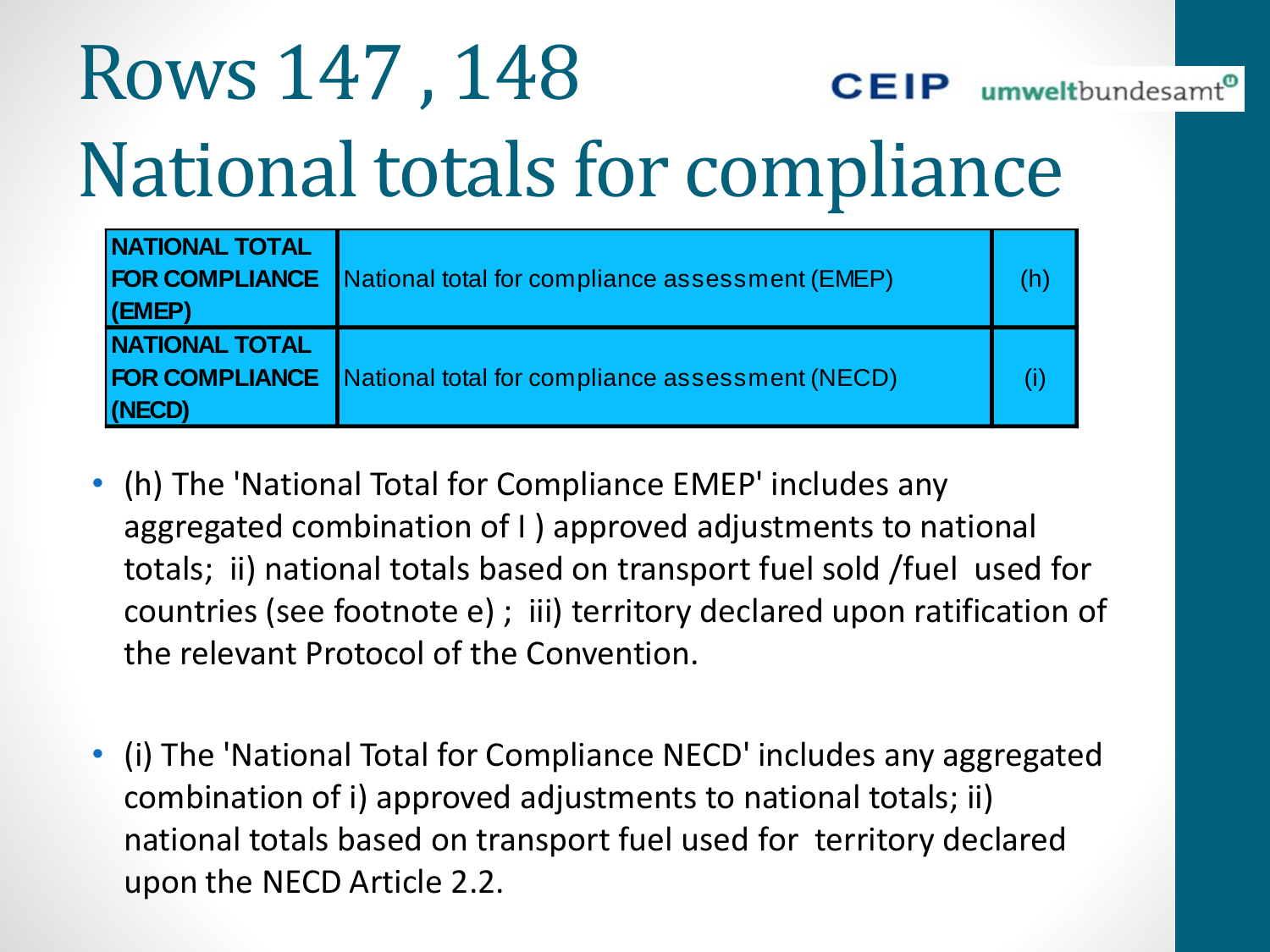### Emissions based on fuel useu

| z_Memo | 1A <sub>3</sub> | Transport (fuel used)                          |
|--------|-----------------|------------------------------------------------|
|        | 1A3ai(i)        | International aviation LTO (civil)             |
|        | 1A3aii(i)       | Domestic aviation LTO (civil)                  |
|        | 1A3bi           | Road transport: Passenger cars                 |
|        | 1A3bii          | Road transport: Light duty vehicles            |
|        | 1A3biii         | Road transport: Heavy duty vehicles and buses  |
|        | 1A3biv          | Road transport: Mopeds & motorcycles           |
|        | 1A3bv           | Road transport: Gasoline evaporation           |
|        | 1A3bvi          | Road transport: Automobile tyre and brake wear |
|        | 1A3bvii         | Road transport: Automobile road abrasion       |
|        | 1A3c            | Railways                                       |
|        | 1A3di(ii)       | International inland waterways                 |
|        | 1A3dii          | National navigation (shipping)                 |
|        | 1A3ei           | Pipeline transport                             |
|        | 1АЗеіі          | Other (please specify in the IIR)              |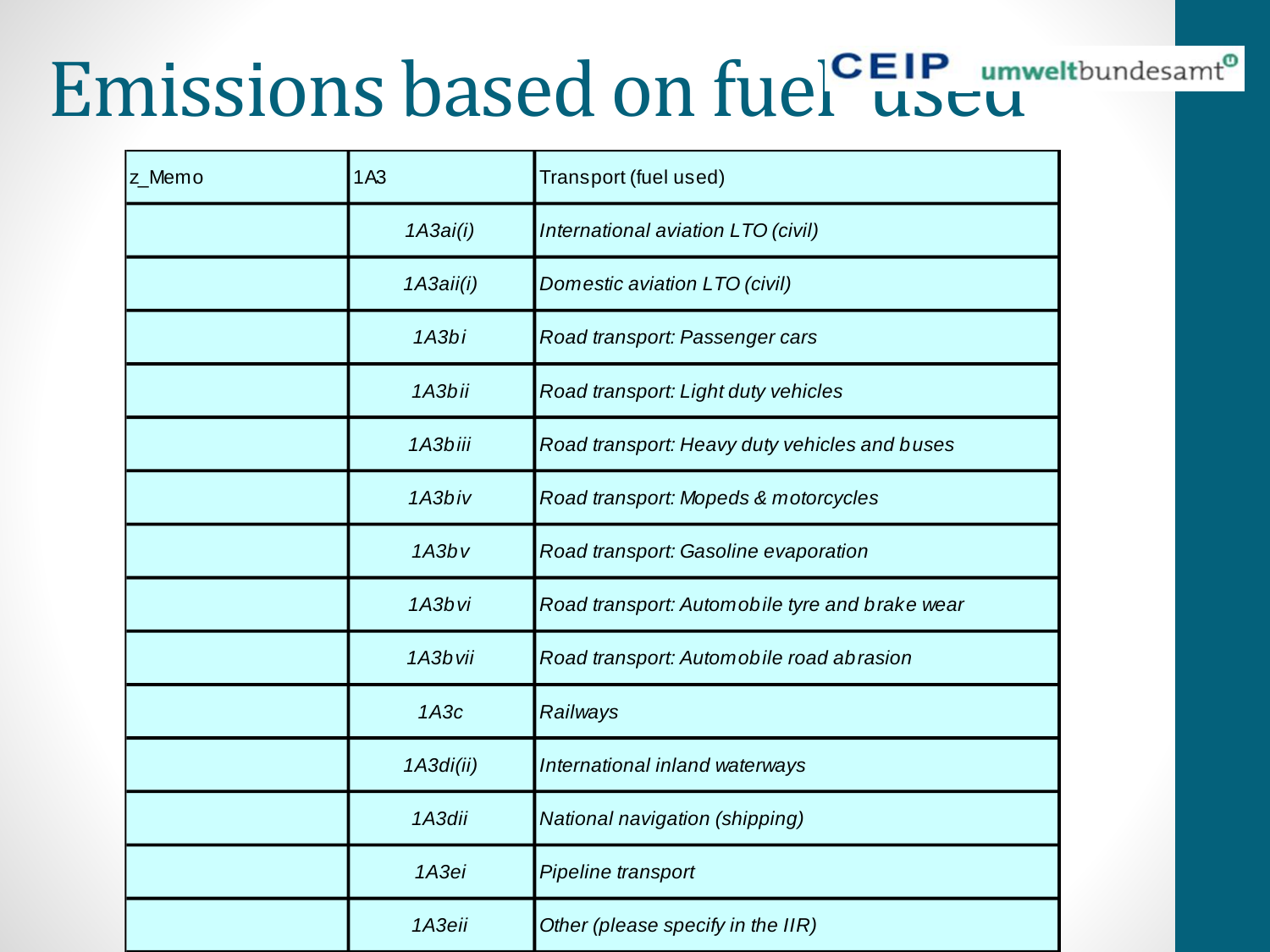### Options / Questions

1. Keep structure which allows reporting under **CLRTAP and NECD in one (Excel) table** 

**CEIP** umweltbundesamt<sup>®</sup>

- 2. (**Split reporting** under CLRTAP and NECD)
- **3. Move to more up-to-date system ;** 
	- **1. when**
	- **2. complexity …..**
	- 3. (who provides resources ? )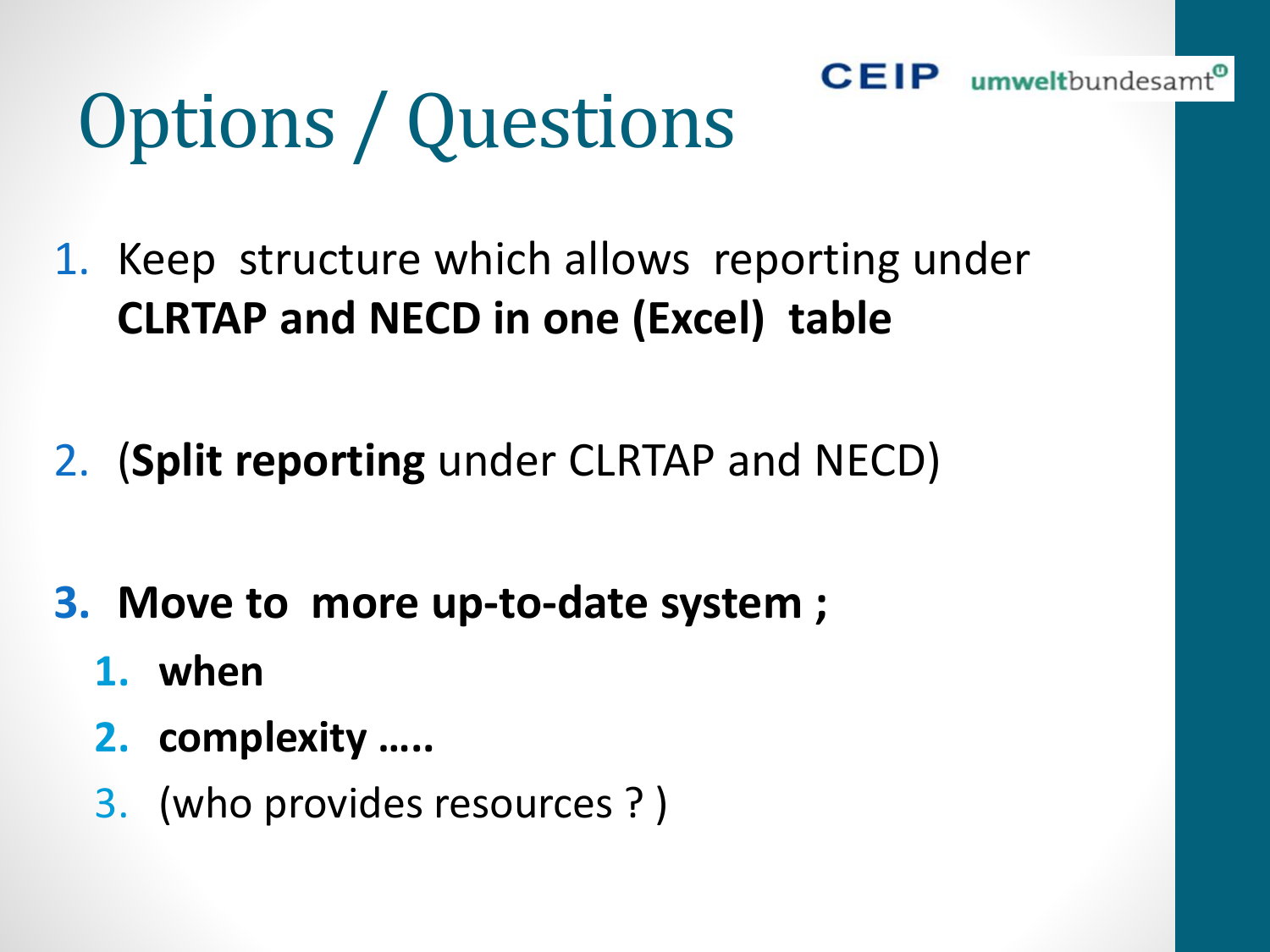# **Options / Questions cont.**

➢ Report /Not report extended **info on fuel used in Annex 1 ?**

➢Provide information on **emissions per fuel type** ?

- 1. Excel format: extend table 1 ?
- 2. Excel file Separate table(s) ?
- 3. Continue with tables in IIR (pdf, word ) ?

➢Do we need to develop / would like to have **system for reporting of AD and EF** in excel/other system instead of in IIRs (long term) ?

➢Is there a need to revise **Annex VII** ……

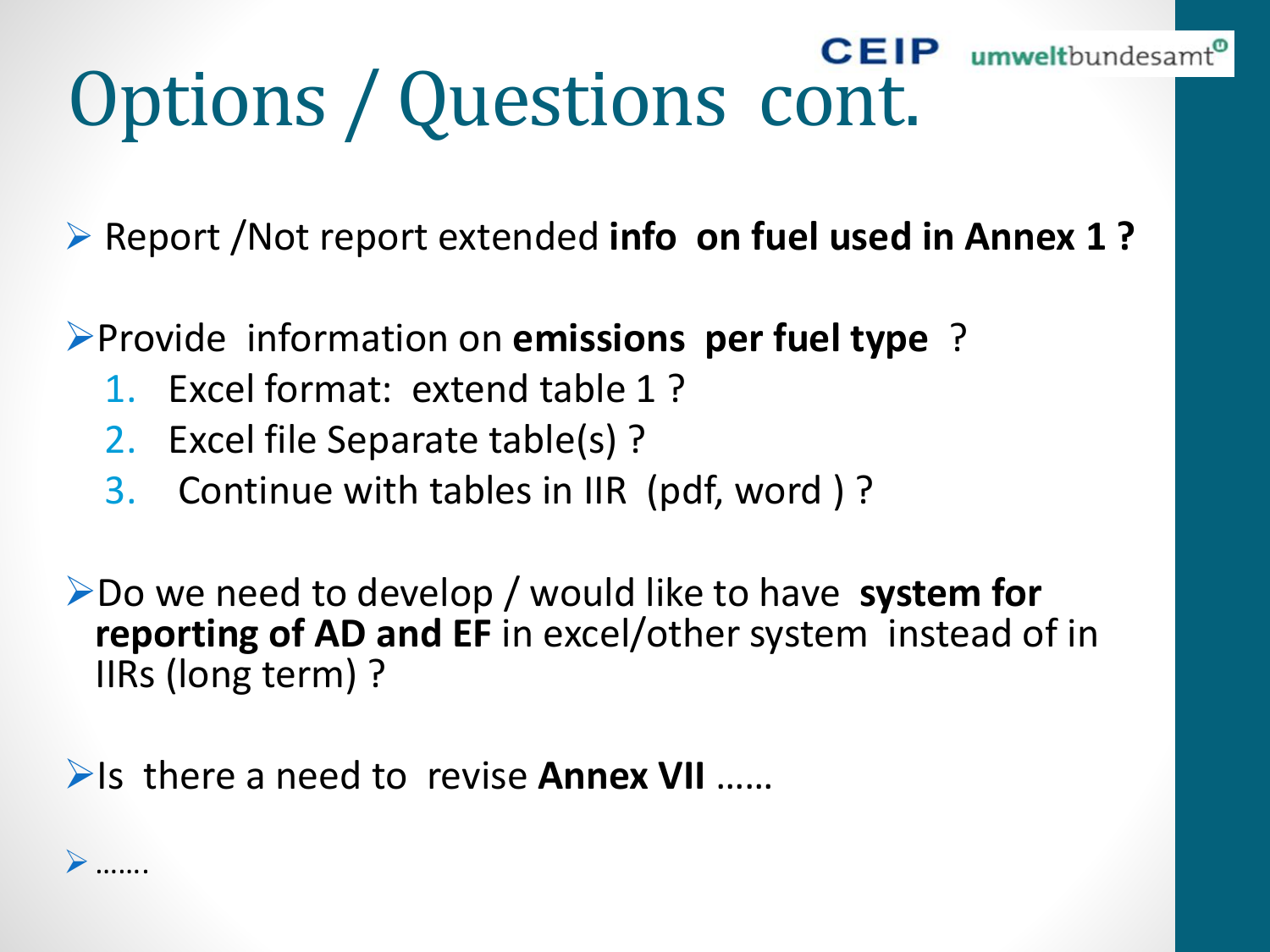#### **CEIP** umweltbundesamt

### Next steps /time schedule

- ➢Create a **working group** which should help to finalise/test the templates
- $\triangleright$  Depending on the progress with the tables :
	- might be finalised before EMEP SB meeting and approved in Sept 2018 or
	- might be presented during SB meeting in September 2018, finalised before TFEIP 2019 and approved during SB meeting 2019.
- ➢ Consult/ harmonize approach with the EU/EEA (NECD reporting)